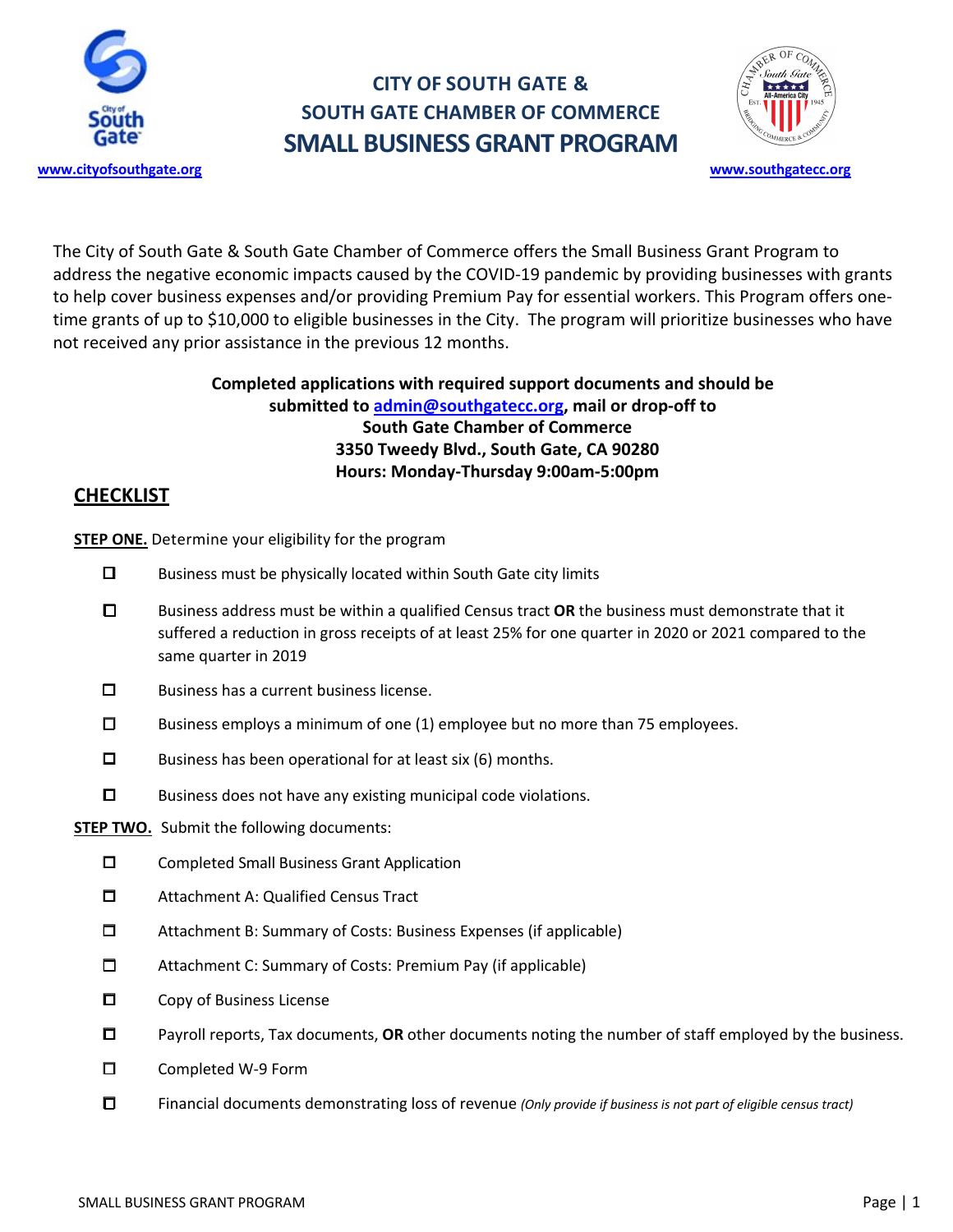

### **SMALL BUSINESS GRANT APPLICATION**



| <b>1. APPLICANT INFORMATION</b> |                                                                                                                                                                                                                                     |
|---------------------------------|-------------------------------------------------------------------------------------------------------------------------------------------------------------------------------------------------------------------------------------|
|                                 |                                                                                                                                                                                                                                     |
|                                 |                                                                                                                                                                                                                                     |
|                                 |                                                                                                                                                                                                                                     |
|                                 |                                                                                                                                                                                                                                     |
|                                 | Business Address: <u>Communications</u> Contract Contract Contract Contract Contract Contract Contract Contract Contract Contract Contract Contract Contract Contract Contract Contract Contract Contract Contract Contract Contrac |
|                                 |                                                                                                                                                                                                                                     |
|                                 |                                                                                                                                                                                                                                     |
|                                 | Organizational Structure: $\Box$ LLC $\Box$ S Corp. $\Box$ Sole Proprietorship $\Box$ Corporation $\Box$ Other: __________                                                                                                          |
|                                 |                                                                                                                                                                                                                                     |
| assist.                         | *The Unique Entity ID (UEI) number is required for all entities receiving federal funds. Obtaining a UEI number<br>is free. Obtain one by applying online at https://sam.gov/content/entity-registration. Staff are available to    |

#### **2. BACKGROUND INFORMATION**

a. Provide a description of your business, including the types of services and/or products you provide.

- b. List your business industry (e.g., Restaurant, Retail, Manufacturing, etc.)
- c. List the number of staff your business employs directly:

SMALL BUSINESS GRANT PROGRAM **PAGE AND STATE STATES ASSESS** FOR A Page | 2 Full-time \_\_\_\_\_\_\_\_\_\_ Part-time \_\_\_\_\_\_\_\_\_ Are these Permanent \_\_\_ or Seasonal \_\_\_ positions?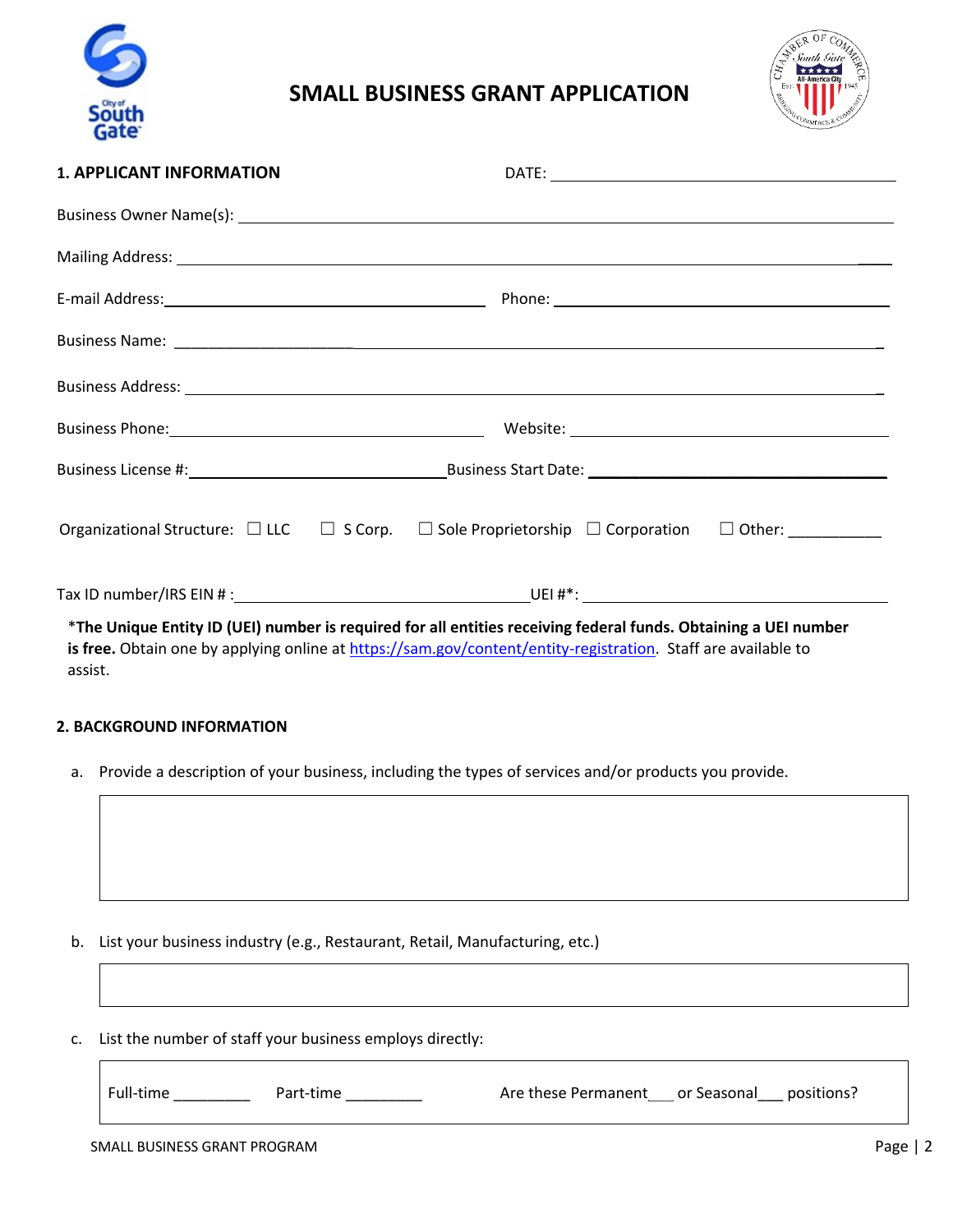



d. Please explain how your business was impacted by the COVID-19 pandemic.

- **3. FINANCIAL INFORMATION (**Should you run out of space below, please use extra sheets and attach the sheets to your application.)
	- a. Is the business and/or business owner(s) presently suspended, proposed for debarment, declared ineligible, voluntarily excluded from participation in this transaction by a Federal department or agency?

| $\Box$ |  | No $\Box$ Yes If yes, please describe below. |
|--------|--|----------------------------------------------|
|        |  |                                              |
|        |  |                                              |
|        |  |                                              |

b. Is the business compliant with all applicable local, state, and federal zoning, building, business licenses and permits, and other regulations regarding the operation of the business?

|    |                                                                                              | No | □      | Yes | If No, please describe below.  |
|----|----------------------------------------------------------------------------------------------|----|--------|-----|--------------------------------|
|    |                                                                                              |    |        |     |                                |
|    |                                                                                              |    |        |     |                                |
| c. | Has the business received any grant or loan assistance in response to the COVID-19 pandemic? |    |        |     |                                |
|    | П                                                                                            | No | $\Box$ | Yes | If yes, please describe below. |
|    |                                                                                              |    |        |     |                                |
|    |                                                                                              |    |        |     |                                |
|    |                                                                                              |    |        |     |                                |
|    |                                                                                              |    |        |     |                                |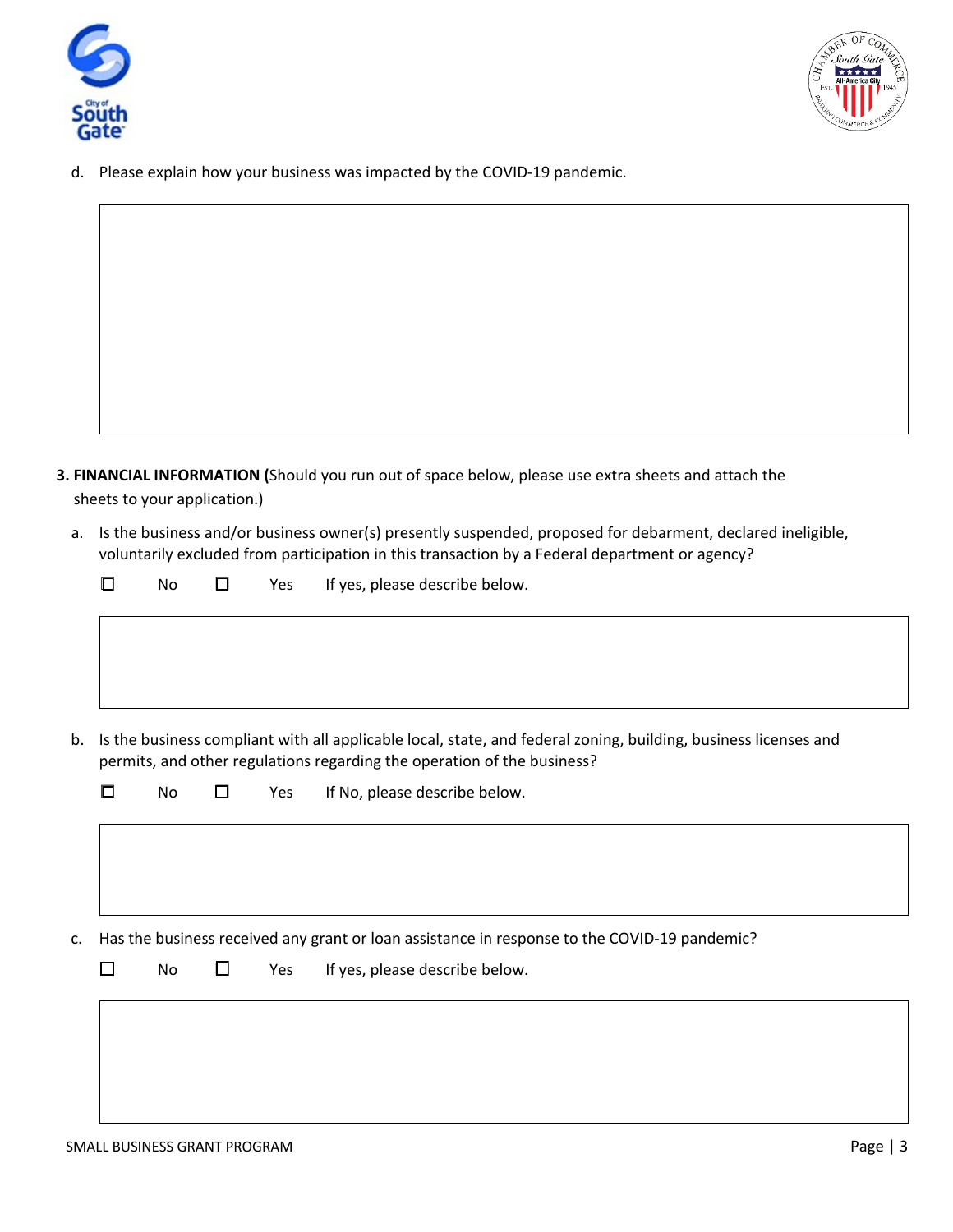



- d. How do you intend to use the grant funds?
	- $\Box$  Business expenses (complete Attachments A and B)
	- $\Box$  Premium Pay (complete Attachments A and C)
	- $\Box$  Both (complete Attachments A, B, and C)

### **4. ASSURANCES AND SIGNATURES**

**By signing below, I certify that** all the information I have provided in this application is true and correct to the best of my knowledge. I agree to notify the City of South Gate and South Gate Chamber of Commerce promptly in writing upon any material change in the information provided herein. I understand that the City and its consultants reserve the right to request additional documentation to determine eligibility.

I make the following representations and acknowledge agreement to the following terms and conditions:

- I am the duly authorized representative of the applicant entity named below and can bind the entity to terms of this Agreement.
- If funds are provided by the City, the funds will be used for the purposes set forth above.
- In no event shall the City's financial responsibility exceed the approved amount, set forth in the approved agreement.
- I bear full responsibility for any and all tax consequences and of receiving grant funds, including but not limited to, issuance of an IRS Form 1099 by the City.
- I understand that there is no agency, employment, joint venture, or other such relationship created by virtue of award of the grant. The City does not endorse the specific business.
- I agree to indemnify the City, its employees, and its consultants from and against any claim, injury, liability, loss, cost and/or expense or damage including all costs and reasonable attorney's fees, arising from, or alleged to arise from the activity in which the business chooses to use funds.
- I agree to comply with all applicable local, state, and federal regulations, including but not limited to business licenses and permits, zoning (e.g., signage), building, and other regulations regarding the operation of the business.
- I agree to comply with all equal employment opportunity laws and civil rights laws, and the provisions of the Americans with Disabilities Act. As a grant recipient, I must give equal consideration to all qualified job applicants and treatment of employees without regard to race, color, religion, sex, or national origin.

Applicant Name

Applicant Signature Date Date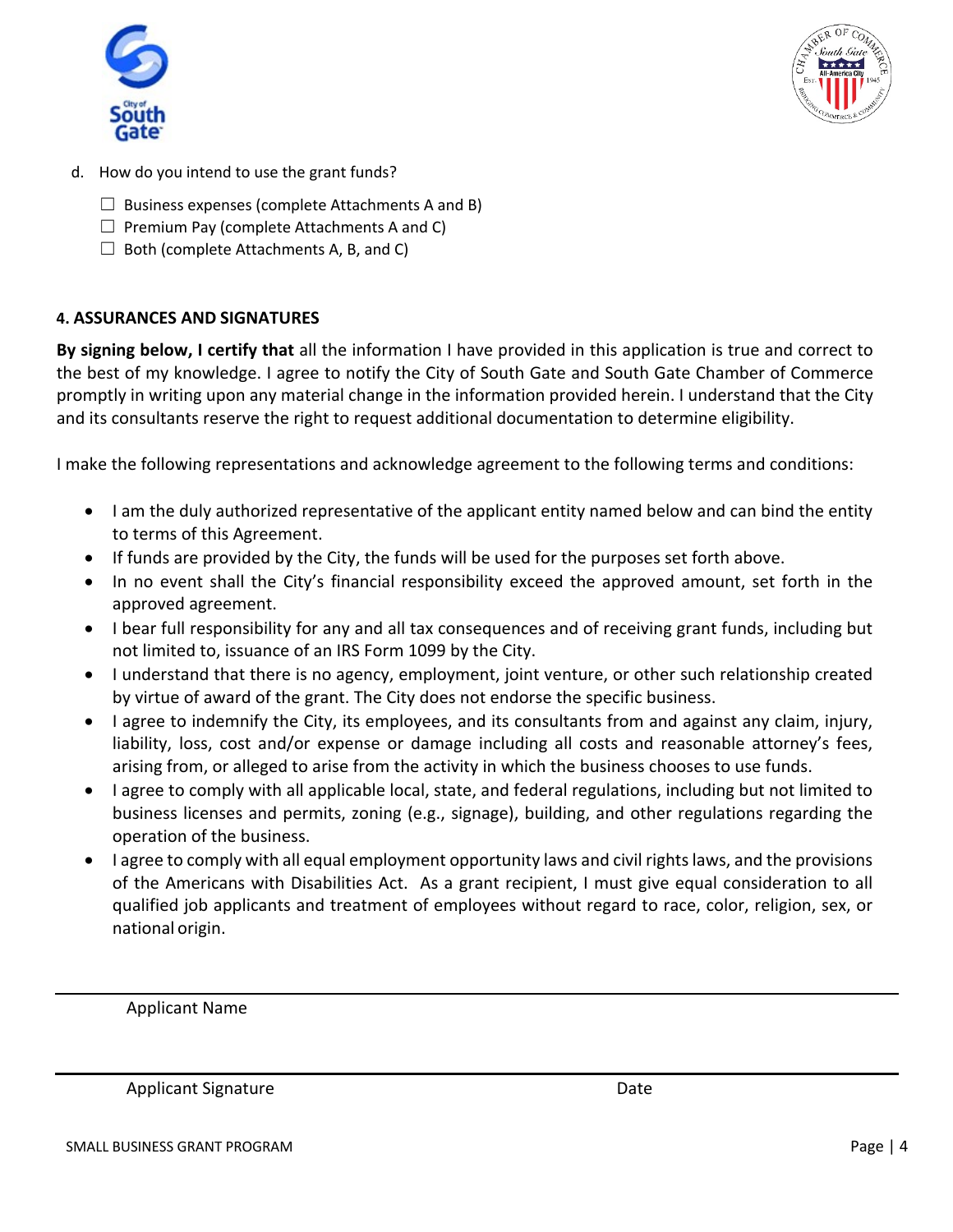

## **Attachment A: Qualified Census Tract**



### **ALL APPLICANTS SUBMIT**

Follow the steps below to determine if your business is in an eligible census tract. Eligible census tracts are determined by the federal government as low-moderate income areas that have been disproportionately affected by the COVID-19 pandemic. If your business is not in an eligible census tract, staff will ask for additional financial documents to determine COVID-19 economic impact to the business.

#### **BUSINESS INFORMATION**

Business owner name(s):

Business name: \_\_

Business address(location): \_\_

#### **DETERMINING CENSUS TRACT & BLOCK GROUP**

To determine if your business falls within an eligible census tract/block group, please complete the following steps.

- 1. Visit the website below:
	- https://arcg.is./vPmrb
- 2. Enter the business address.
- 3. Click on the map where the address is located. Find the number under the "FIPS" section. The last seven (7) digits is the business Census Block Group.

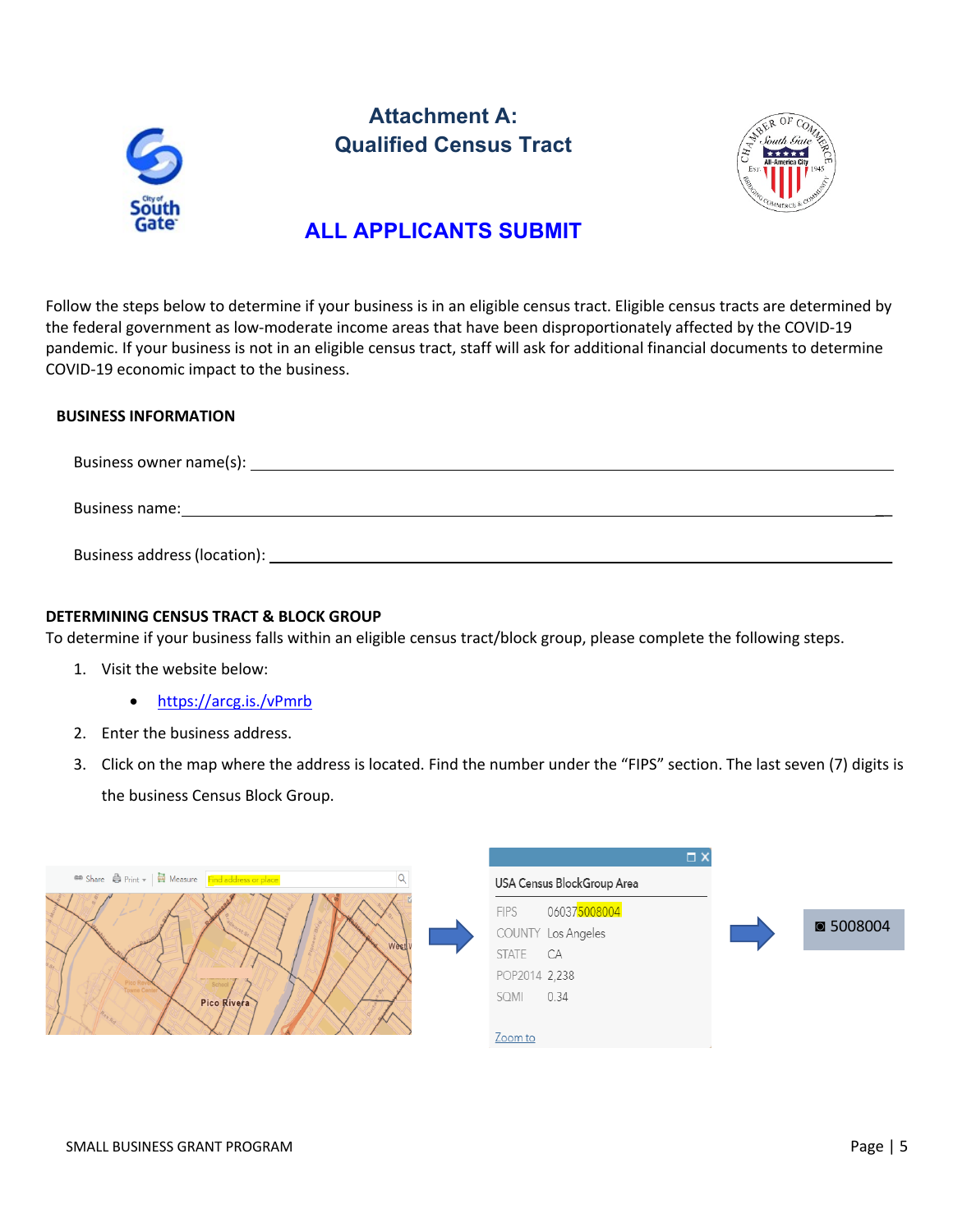4. Please check the corresponding census track / block group number from the list below.

| $\Box$ 5355011 | $\Box$ 5356073 | $\Box$ 5358024    | $\Box$ 5360001    |
|----------------|----------------|-------------------|-------------------|
| $\Box$ 5355012 | $\Box$ 5356074 | $\square$ 5358031 | $\Box$ 5360002    |
| $\Box$ 5355021 | $\Box$ 5357011 | $\Box$ 5358032    | $\Box$ 5361021    |
| $\Box$ 5355022 | $\Box$ 5357012 | $\Box$ 5358033    | $\Box$ 5361023    |
| $\Box$ 5355031 | $\Box$ 5357013 | $\Box$ 5358041    | $\Box$ 5361031    |
| $\Box$ 5356031 | $\Box$ 5357021 | $\Box$ 5358042    | $\Box$ 5361033    |
| $\Box$ 5356032 | $\Box$ 5357022 | $\Box$ 5359011    | $\Box$ 5361041    |
| $\Box$ 5356041 | $\Box$ 5357023 | $\Box$ 5359012    | $\Box$ 5361043    |
| $\Box$ 5356042 | $\Box$ 5357024 | $\Box$ 5359013    | $\Box$ 5362001    |
| $\Box$ 5356051 | $\Box$ 5358021 | $\Box$ 5359014    | $\Box$ 5362003    |
| $\Box$ 5356052 | $\Box$ 5358022 | $\Box$ 5359021    | $\Box$ 5362004    |
| $\Box$ 5356061 | $\Box$ 5358023 | $\Box$ 5359024    | $\square$ 5362005 |
| $\Box$ 5356072 |                |                   |                   |

☐ **My business address is not in a census tract listed above. I understand and acknowledge that I must submit financial documents with my application demonstrating my business suffered a reduction in gross receipts of at least 25% for one quarter in 2020 or 2021 compared to the same quarter in 2019.**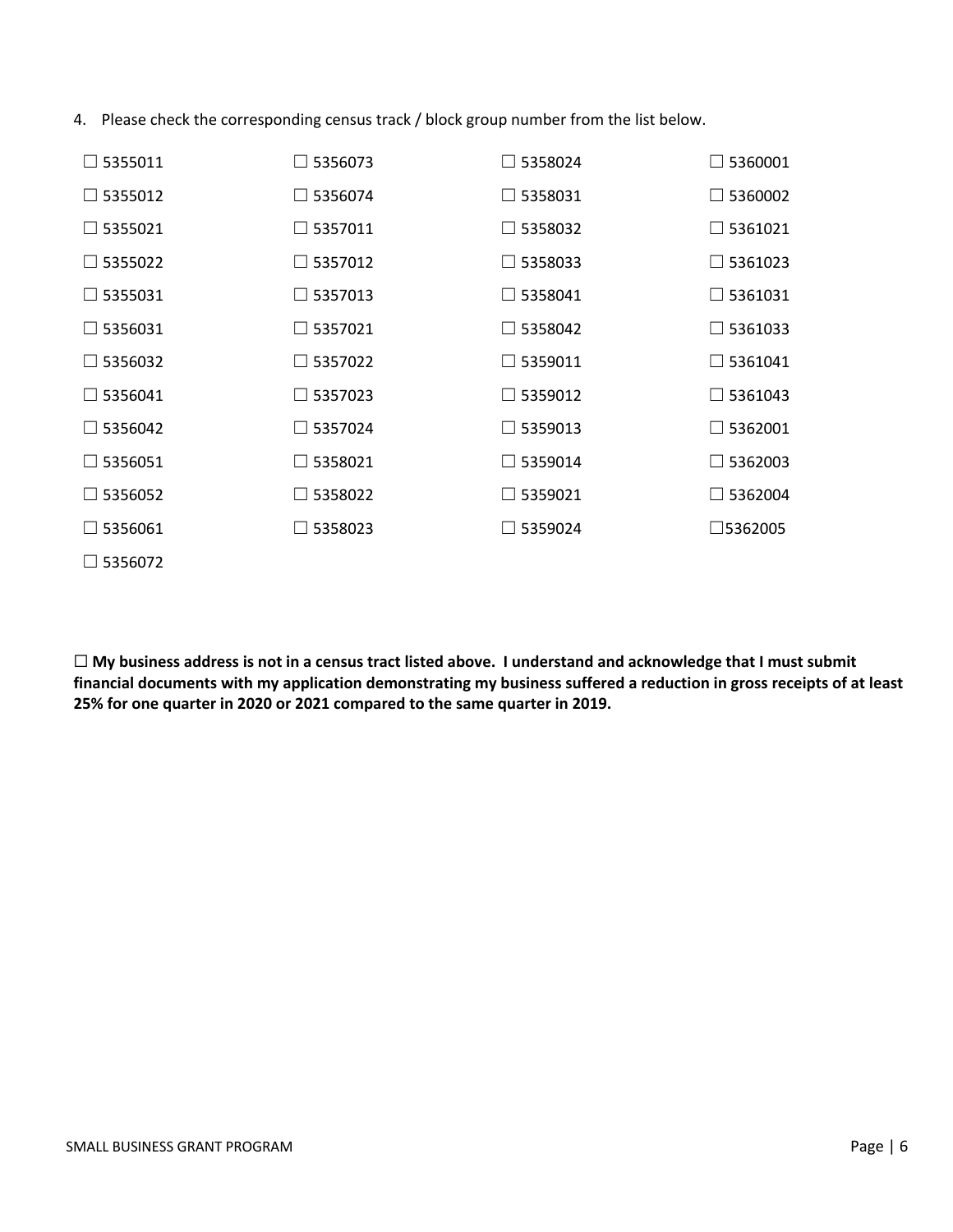

# **Attachment B: Summary of Costs: Business Expenses**



## **ALL APPLICANTS SUBMIT**

Grant funds are intended to help businesses address the negative economic impacts caused by the COVID-19 pandemic. Use of funds is at the business owner's discretion. Examples of eligible activities are:

- Overhead expenses;
- Rent and utilities;
- Business services (website development) to increase capacity;
- Labor expenses (excluding the owner) business inventory and supplies;
- Personal Protective Equipment (PPE); and

• Capital or equipment purchases necessary Business Owner: for the business operation excluding vehicles. Business Name: Business Address: Amount Requested:

| Item/Expense: | Cost: |
|---------------|-------|
|               | \$    |
|               | \$    |
|               | \$    |
|               | \$    |
|               | \$    |
|               | \$    |
|               | \$    |
| Total:        | \$    |